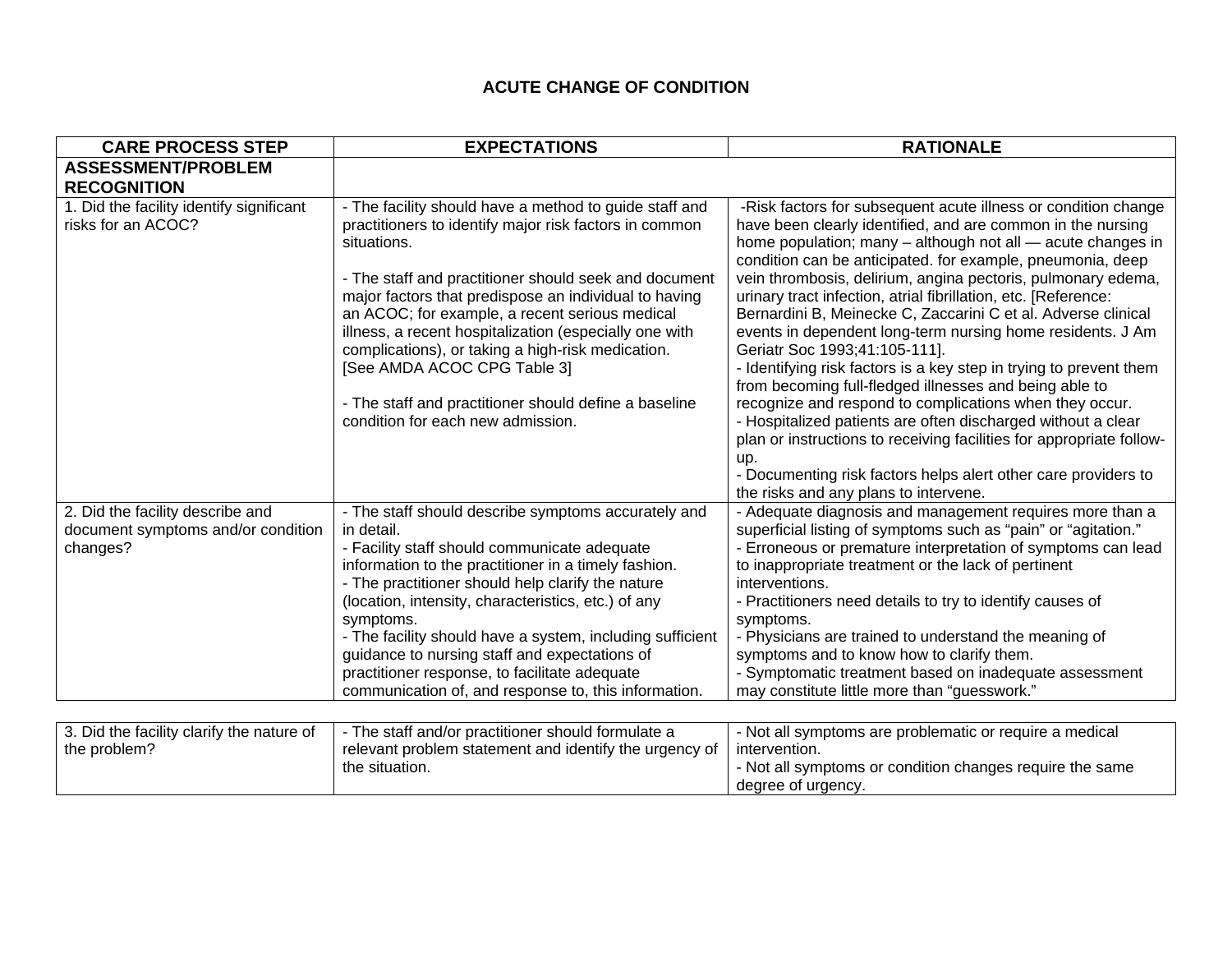| <b>DIAGNOSIS/CAUSE</b><br><b>IDENTIFICATION</b>                                                                                                                                                                    |                                                                                                                                                                                                                                                                                                                                                                                                                                                                                                                                    |                                                                                                                                                                                                                                                                                                                                                                                                                                                                                                                                                                                                                                                                                                                                                                                                                                                                                                                                                                                                                                                                                                                                                                                    |
|--------------------------------------------------------------------------------------------------------------------------------------------------------------------------------------------------------------------|------------------------------------------------------------------------------------------------------------------------------------------------------------------------------------------------------------------------------------------------------------------------------------------------------------------------------------------------------------------------------------------------------------------------------------------------------------------------------------------------------------------------------------|------------------------------------------------------------------------------------------------------------------------------------------------------------------------------------------------------------------------------------------------------------------------------------------------------------------------------------------------------------------------------------------------------------------------------------------------------------------------------------------------------------------------------------------------------------------------------------------------------------------------------------------------------------------------------------------------------------------------------------------------------------------------------------------------------------------------------------------------------------------------------------------------------------------------------------------------------------------------------------------------------------------------------------------------------------------------------------------------------------------------------------------------------------------------------------|
| 4. Did the facility staff and practitioner<br>seek causes of the symptoms or<br>condition change, or can they justify<br>sending the individual out of the<br>facility to evaluate possible causes?                | - The facility should have some written guidance for<br>staff and practitioners for identifying causes of<br>common symptoms and condition changes in the<br>population.<br>- The facility should clearly indicate the kinds and<br>levels of diagnostic testing support (labs, X-Rays, etc.)<br>that it can provide.<br>- There should be evidence that the physician and<br>staff have sought possible causes.                                                                                                                   | - Many diverse symptoms in the nursing home population<br>have a relatively few common, recurrent causes.<br>- An adequately detailed history and assessment can often<br>provide helpful information about the most likely causes of an<br>ACOC.<br>- In many cases, a sufficient conversation between staff and<br>the practitioner can identify likely causes of an ACOC in a<br>specific case.                                                                                                                                                                                                                                                                                                                                                                                                                                                                                                                                                                                                                                                                                                                                                                                 |
| 5. If a plausible cause was not found<br>readily in someone with an ACOC,<br>were delirium, fluid and electrolyte<br>imbalance, infection, and medication-<br>related effects considered?                          | - Each case where a cause was not readily identified<br>should be reviewed for evidence of a possible<br>underlying medical problem.<br>- Staff and the physician should review the current<br>medication regimen for medications that may cause<br>significant symptoms and condition changes.<br>[See CAM Tables 20 & 21]<br>[AMDA AMS CPG]                                                                                                                                                                                      | - Delirium is an acute change in mental status and level of<br>consciousness due to medical causes; it is common and<br>requires prompt assessment and intervention because it may<br>be associated with significant complications, including an<br>increased risk of death.<br>- Many categories and combinations of medications can cause<br>ACOCs or symptoms that are indistinguishable from those<br>related to acute medical illnesses.                                                                                                                                                                                                                                                                                                                                                                                                                                                                                                                                                                                                                                                                                                                                      |
| <b>TREATMENT/PROBLEM</b><br><b>MANAGEMENT</b>                                                                                                                                                                      |                                                                                                                                                                                                                                                                                                                                                                                                                                                                                                                                    |                                                                                                                                                                                                                                                                                                                                                                                                                                                                                                                                                                                                                                                                                                                                                                                                                                                                                                                                                                                                                                                                                                                                                                                    |
| 6. Did the facility address the ACOC<br>or identify why it was not appropriate<br>to do so, and review as part of its QA<br>process why it was necessary to send<br>an individual elsewhere to address an<br>ACOC? | - The facility should have general guidelines for its<br>staff and practitioners about deciding on transferring<br>patients elsewhere to treat an ACOC.<br>- The staff and practitioner should take into account a<br>resident / patient's wishes (such as those in an<br>advance directive) and the reflection of those wishes<br>by family or another substitute decision maker.<br>- There should be clear justification for a hospital<br>transfer that is not consistent with a patient's wishes.<br>[AMDA ACOC CPG Table 18] | - For example, guidance might include how often can the staff<br>monitor vital signs and document patient condition, whether<br>the staff can start IVs, and whether appropriate supplies are<br>available.<br>- Treatment goals should be relevant to the individual's<br>condition, prognosis, wishes, causes, etc.<br>- A resident/substitute decision maker has the right to consent<br>to, as well as to refuse, treatment. Informed consent requires<br>education about the benefits and risks associated with the<br>treatment, and consequently, the risks and consequences of<br>not providing said treatment.<br>- There is not an obligation to treat all medical conditions or to<br>transfer ill patients to the hospital if circumstances don't<br>warrant it.<br>- The choice to be a "full code" does not necessarily warrant<br>hospital transfer to manage an acute illness.<br>- In the event that the resident or family declines relevant<br>alternatives offered by the facility to manage a resident's<br>ACOC effectively, the facility may be challenged or unable to<br>meet resident or family expectations for improvement, cure, or<br>stabilization. |